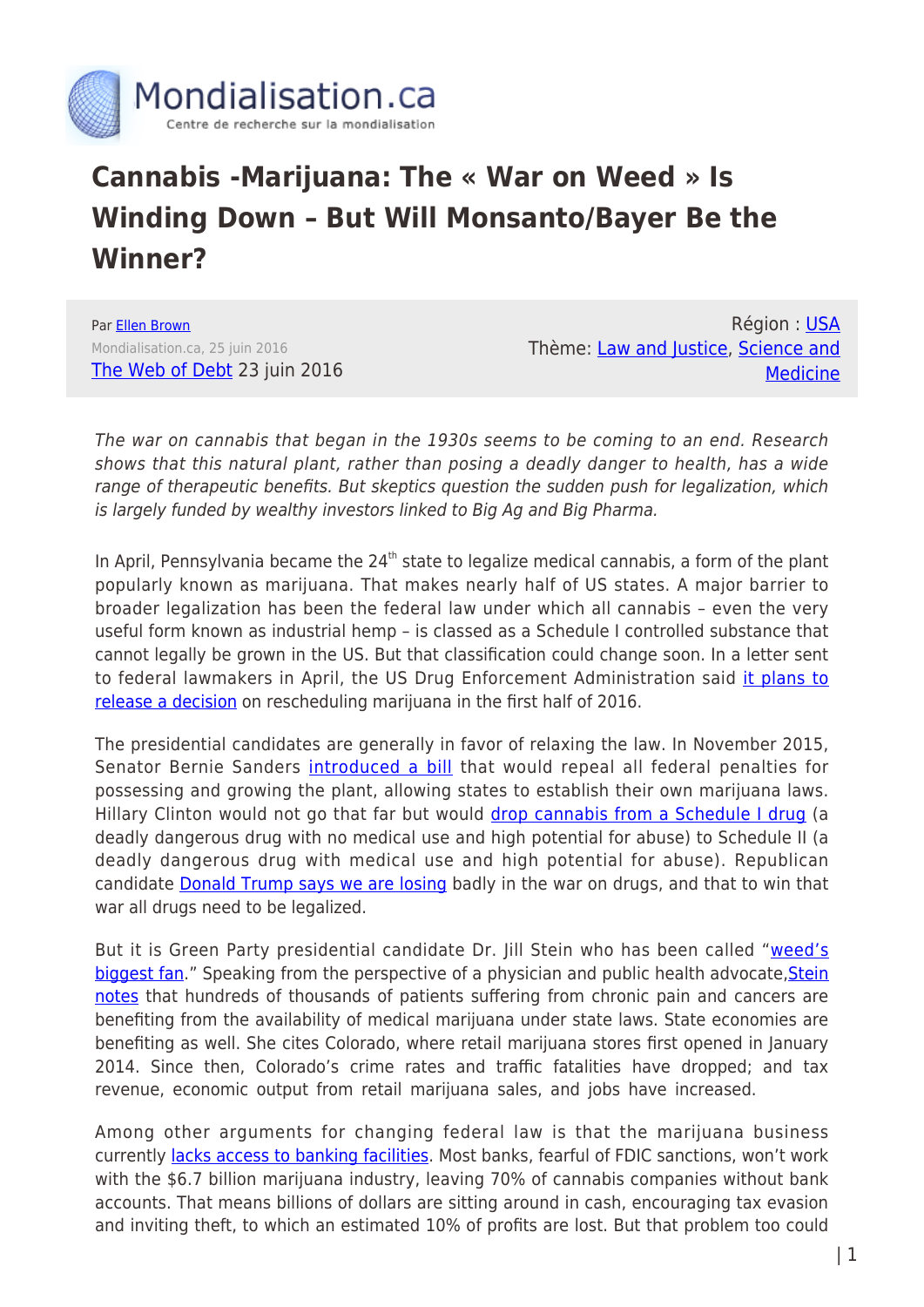be remedied soon. On June 16, the Senate Appropriations Committee approved an **[amendment](http://www.appropriations.senate.gov/imo/media/doc/FY17%20FSGG%20-%20Merkley-Murray%20Marijuana%20Banking%20Amendment.pdf)** to prevent the Treasury Department from punishing banks that open accounts for state-legal marijuana businesses.

Boosting trade in the new marijuana market is not a good reason for decriminalizing it, of course, if it actually poses a grave danger to health. But there have been [no recorded](http://www.drugwarfacts.org/cms/Overdose#sthash.fXpf2xrj.dpbs) [deaths from cannabis overdose](http://www.drugwarfacts.org/cms/Overdose#sthash.fXpf2xrj.dpbs) in the US. Not that the herb can't have problematic effects, but the hazards pale compared to alcohol ([30,000 deaths annually\)](https://www.mpp.org/marijuana-is-safer/) and to patented pharmaceuticals, which are now the [leading cause of death from drug overdose](http://naturalsociety.com/prescriptions-drugs-now-the-leading-cause-of-death-by-overdose/). Prescription drugs taken as directed are estimated to [kill 100,000 Americans per year](http://www.alternet.org/story/147318/100,000_americans_die_each_year_from_prescription_drugs,_while_pharma_companies_get_rich).

Behind the War on Weed: Taking Down the World's Largest Agricultural Crop

The greatest threat to health posed by marijuana seems to come from its criminalization. Today [over 50 percent](http://www.bop.gov/about/statistics/statistics_inmate_offenses.jsp) of inmates in federal prison are there for drug offenses, and [marijuana tops the list](http://www.huffingtonpost.com/2014/03/10/war-on-drugs-prisons-infographic_n_4914884.html). Cannabis cannot legally be grown in the US even as hemp, a form with very low psychoactivity. Why not? The answer seems to have more to do with economic competition and racism than with health.

Cannabis is actually one of the oldest domesticated crops, having been grown for industrial and medicinal purposes for millennia. Until 1883, [hemp was also one of the largest](http://www.ozarkia.net/bill/pot/RiseFallMarijuana.html) [agricultural crops](http://www.ozarkia.net/bill/pot/RiseFallMarijuana.html) (some say the largest). It was the material from which most fabric, soap, fuel, paper and fiber were made. Before 1937, it was also [a component of at least 2,000](https://en.wikipedia.org/wiki/History_of_medical_cannabis) [medicines.](https://en.wikipedia.org/wiki/History_of_medical_cannabis)

In early America, it was considered a farmer's patriotic duty to grow hemp. [Cannabis was](http://www.ozarkia.net/bill/pot/RiseFallMarijuana.html) [legal tender](http://www.ozarkia.net/bill/pot/RiseFallMarijuana.html) in most of the Americas from 1631 until the early 1800s. Americans could even pay their taxes with it. Benjamin Franklin's paper mill used cannabis. Hemp crops produce nearly four times as much raw fiber as equivalent tree plantations; and hemp paper is finer, stronger and lasts longer than wood-based paper. Hemp was also an essential resource for any country with a shipping industry, since it was the material from which sails and rope were made.

Today hemp is legally grown for industrial use in hundreds of countries outside the US. A [1938 article in Popular Mechanics](http://www.hempfarm.org/BillionDollarCrop.html) claimed it was a billion-dollar crop (the equivalent of about \$16 billion today), useful in 25,000 products ranging from dynamite to cellophane. New uses continue to be found. [Claims include](http://www.activistpost.com/2016/05/9-uses-for-hemp-you-wont-learn-from-mainstream-media.html) eliminating smog from fuels, creating a cleaner energy source that can replace nuclear power, removing radioactive water from the soil, eliminating deforestation, and providing a very nutritious food source for humans and animals.

To powerful competitors, the plant's myriad uses seem to have been the problem. [Cannabis](https://www.youtube.com/watch?v=-eA_jeDi1Kc) [competed](https://www.youtube.com/watch?v=-eA_jeDi1Kc) with the lumber industry, the oil industry, the cotton industry, the petrochemical industry and the pharmaceutical industry. In the 1930s, the plant in all its forms came under attack.

Its demonization accompanied the demonization of Mexican immigrants, who were then flooding over the border and were widely perceived to be a threat. Pot smoking was part of their indigenous culture. Harry Anslinger, called "the father of the war on weed," was the first commissioner of the Federal Bureau of Narcotics, a predecessor to the Drug Enforcement Administration. He fully embraced racism as a tool for demonizing marijuana.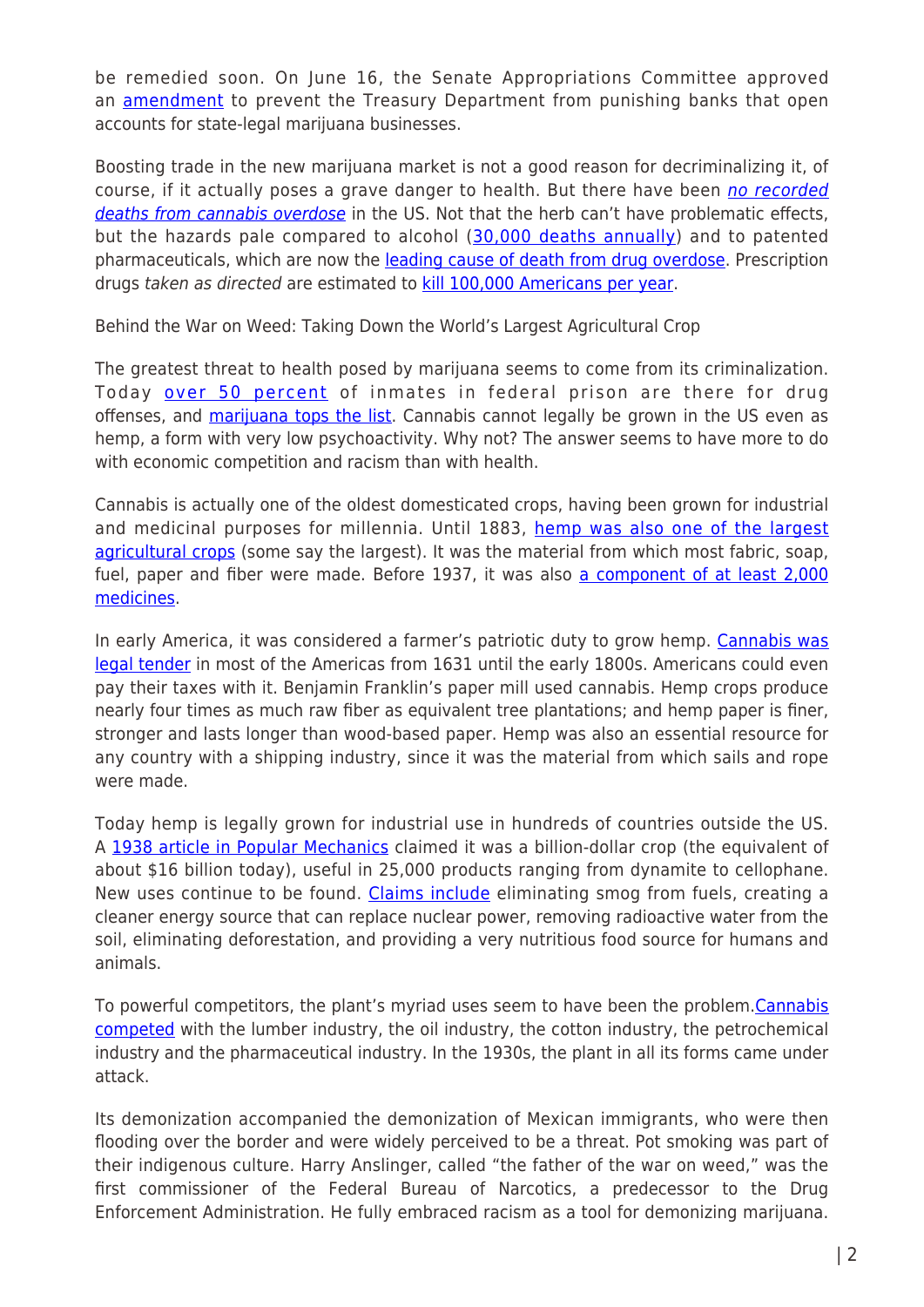He [made such comments as](http://www.huffingtonpost.com/2014/01/14/marijuana-prohibition-racist_n_4590190.html) "marijuana causes white women to seek sexual relations with Negroes, entertainers and any others," and "Reefer makes darkies think they're as good as white men." In 1937, sensational racist claims like these caused recreational marijuana to be banned; and industrial hemp was banned with it.

Classification as a Schedule I controlled substance came in the 1970s, with President Richard Nixon's War on Drugs. The Shafer Commission, tasked with giving a final report, [recommended against the classification](http://www.drugpolicy.org/blog/how-did-marijuana-become-illegal-first-place); but Nixon ignored the commission.

[According to an April 2016 article](http://harpers.org/archive/2016/04/legalize-it-all/) in Harper's Magazine, the War on Drugs had political motives. Top Nixon aide John Ehrlichman is quoted as saying in a 1994 interview:

The Nixon campaign in 1968, and the Nixon White House after that, had two enemies: the antiwar left and black people. . . . We knew we couldn't make it illegal to be either against the war or black, but by getting the public to associate the hippies with marijuana and blacks with heroin, and then criminalizing both heavily, we could disrupt those communities. We could arrest their leaders, raid their homes, break up their meetings, and vilify them night after night on the evening news. Did we know we were lying about the drugs? Of course we did.

Competitor or Attractive New Market for the Pharmaceutical Industry?

The [documented medical use](https://en.wikipedia.org/wiki/History_of_medical_cannabis) of cannabis goes back two thousand years, but the Schedule I ban has seriously hampered medical research. Despite that obstacle, cannabis has now been shown to have [significant therapeutic value](http://www.businessinsider.com/health-benefits-of-medical-marijuana-2014-4) for a wide range of medical conditions, including cancer, Alzheimer's disease, multiple sclerosis, epilepsy, glaucoma, lung disease, anxiety, muscle spasms, hepatitis C, inflammatory bowel disease, and arthritis pain.

New research has also revealed the mechanism for these wide-ranging effects. It seems the active pharmacological components of the plant mimic chemicals produced naturally by the body called endocannabinoids. These chemicals are responsible for keeping critical biological functions in balance, including sleep, appetite, the immune system, and pain. When stress throws those functions off, [the endocannabinoids move in to restore balance](http://mychronicrelief.com/cannabis-101-thc-cbd/).

Inflammation is a [common trigger](http://www.discoverymedicine.com/Nancy-S-Jenny/2012/06/25/inflammation-in-aging-cause-effect-or-both/) of the disease process in a broad range of degenerative ailments. Stress triggers inflammation, and [cannabis relieves both inflammation](http://medicalmarijuanainc.com/inflammation-2-medical-marijuana-research/) [and stress.](http://www.leafscience.com/2013/12/23/marijuana-helps-relieve-stress-anxiety-neuroscience/) THC, the primary psychoactive component of the plant, has been found to have twenty times the anti-inflammatory power of aspirin and twice that of hydrocortisone.

CBD, the most-studied non-psychoactive component, also comes with an impressive list of therapeutic benefits, including not against cancer but [as a super-antibiotic](http://reset.me/story/marijuana-the-super-antibiotic-of-the-future/). CBD has been shown to kill "superbugs" that are resistant to currently available drugs. This is a major medical breakthrough, since for some serious diseases antibiotics have reached the end of their usefulness.

Behind the Push for Legalization

The pharmaceutical industry both has much to gain and much to lose from legalization of the cannabis plant in its various natural forms. Patented pharmaceuticals have succeeded in [monopolizing the drug market globally](http://therealnews.com/t2/index.php?option=com_content&task=view&id=31&Itemid=74&jumival=16413). What that industry does not want is to be competing with a natural plant that anyone can grow in his backyard, which actually works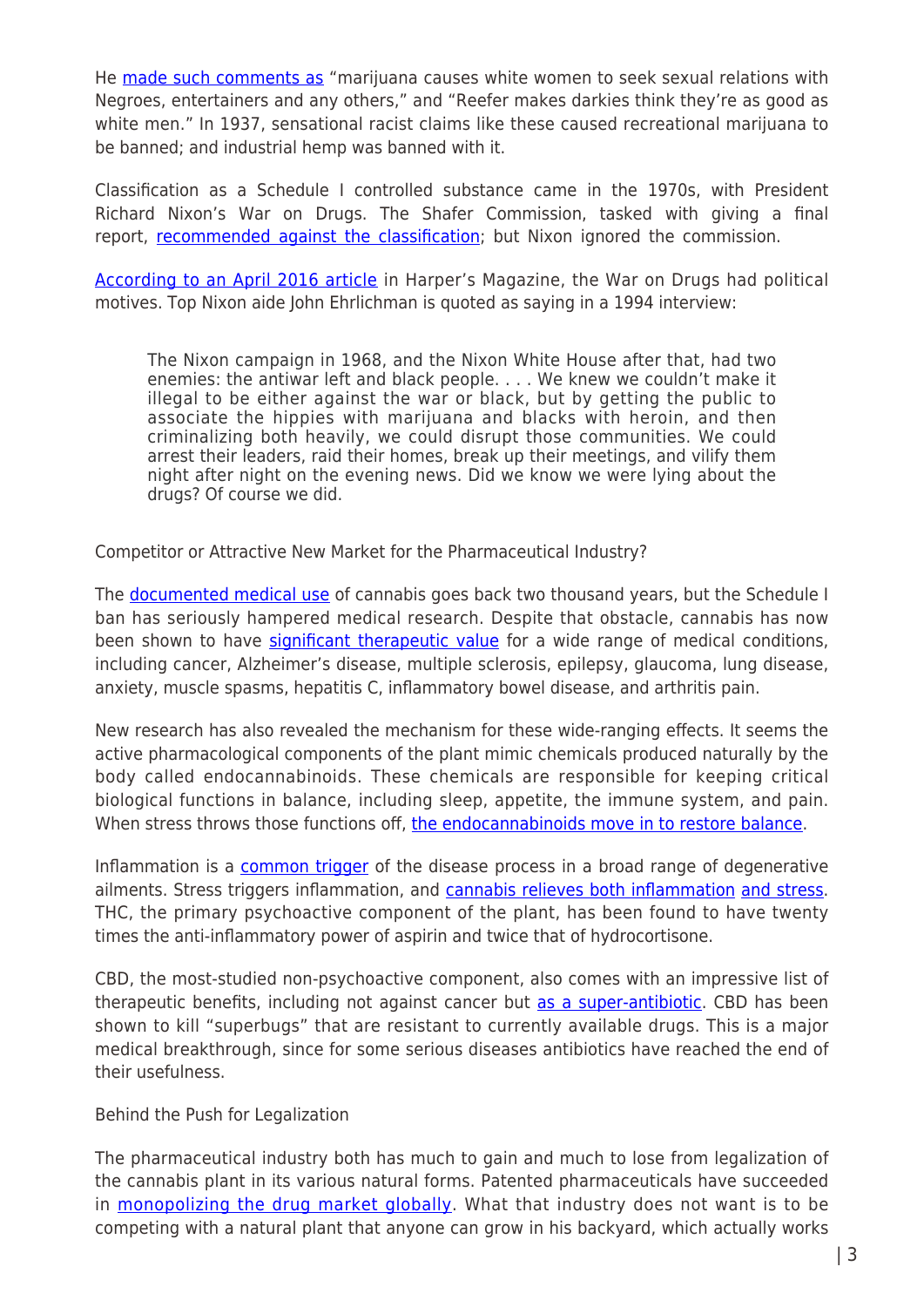better than very expensive pharmaceuticals without side effects.

Letitia Pepper, who suffers from multiple sclerosis, is a case in point. A vocal advocate for the decriminalization of marijuana for personal use, she says she has saved her insurance company \$600,000 in the last nine years, using medical marijuana in place of a wide variety of prescription drugs to treat her otherwise crippling disease. That is \$600,000 the pharmaceutical industry has not made, on just one patient. There are 400,000 MS sufferers in the US, and 20 million people who have been diagnosed with cancer sometime in their lives. Cancer chemotherapy is the biggest of big business, which would be directly threatened by a cheap natural plant-based alternative.

The threat to big industry profits could explain why cannabis has been kept off the market for so long. More suspicious to Pepper and other observers is the sudden push to legalize it. They question whether Big Pharma would allow the competition, unless it had an ace up its sleeve. Although the movement for marijuana legalization is a decades-old grassroots effort, [the big money behind the recent push](http://www.washingtontimes.com/news/2014/apr/2/billionaire-george-soros-turns-cash-into-legalized/) has come from a few very wealthy individuals with links to Monsanto, the world's largest seed company and producer of genetically modified seeds. In May of this year, Bayer AG, the giant German chemical and pharmaceutical company, made [a bid to buy Monsanto](http://www.motherjones.com/environment/2016/05/wait-now-bayer-trying-buy-monsanto). Both companies are said to be [working on a cannabis-based extract.](http://www.encod.org/info/The-Connection-Between-The.html)

Natural health writer [Mike Adams warns:](http://countercurrentnews.com/2016/04/scientists-working-stop-monsanto-monopolizing-herb-strains/)

[W]ith the cannabis industry predicted to generate over \$13 billion by 2020, becoming one of the largest agricultural markets in the nation, there should be little doubt that companies like Monsanto are simply waiting for Uncle Sam to remove the herb from its current **[Schedule I classification](http://phys.org/news/2013-06-gmo-corn-soybeans-dominate.html)** before getting into the business.

. . . [O]ther major American commodities, like corn and soybeans, are on average between 88 and 91 percent genetically modified. Therefore, once the cannabis industry goes national, and that is most certainly primed to happen, there will be no stopping the inevitability of cannabis becoming a prostituted product of mad science and shady corporate monopoly tactics.

With the health benefits of cannabis now well established, the battlefield has shifted from its decriminalization to who can grow it, sell it, and prescribe it. Under existing California law, patients like Pepper are able to grow and use the plant essentially for free. New bills purporting to legalize marijuana for recreational use impose regulations that opponents say would squeeze home growers and small farmers out of the market, would heighten criminal sanctions for violations, and could wind up replacing the natural cannabis plant with patented, genetically modified (GMO) plants that must be purchased year after year. These new bills and the Monsanto/Bayer connection will be the subject of a follow-up article. Stay tuned.

Ellen Brown is an attorney, Founder of the Public Banking Institute, and author of twelve books, including the best-selling [Web of Debt](http://webofdebt.com/). Her latest book, [The Public Bank Solution,](http://publicbanksolution.com/) explores successful public banking models historically and globally. Her 300+ blog articles are at **EllenBrown.com**. She can be heard biweekly on ["It's Our Money with Ellen Brown"](http://itsourmoney.podbean.com/) on PRN.FM.